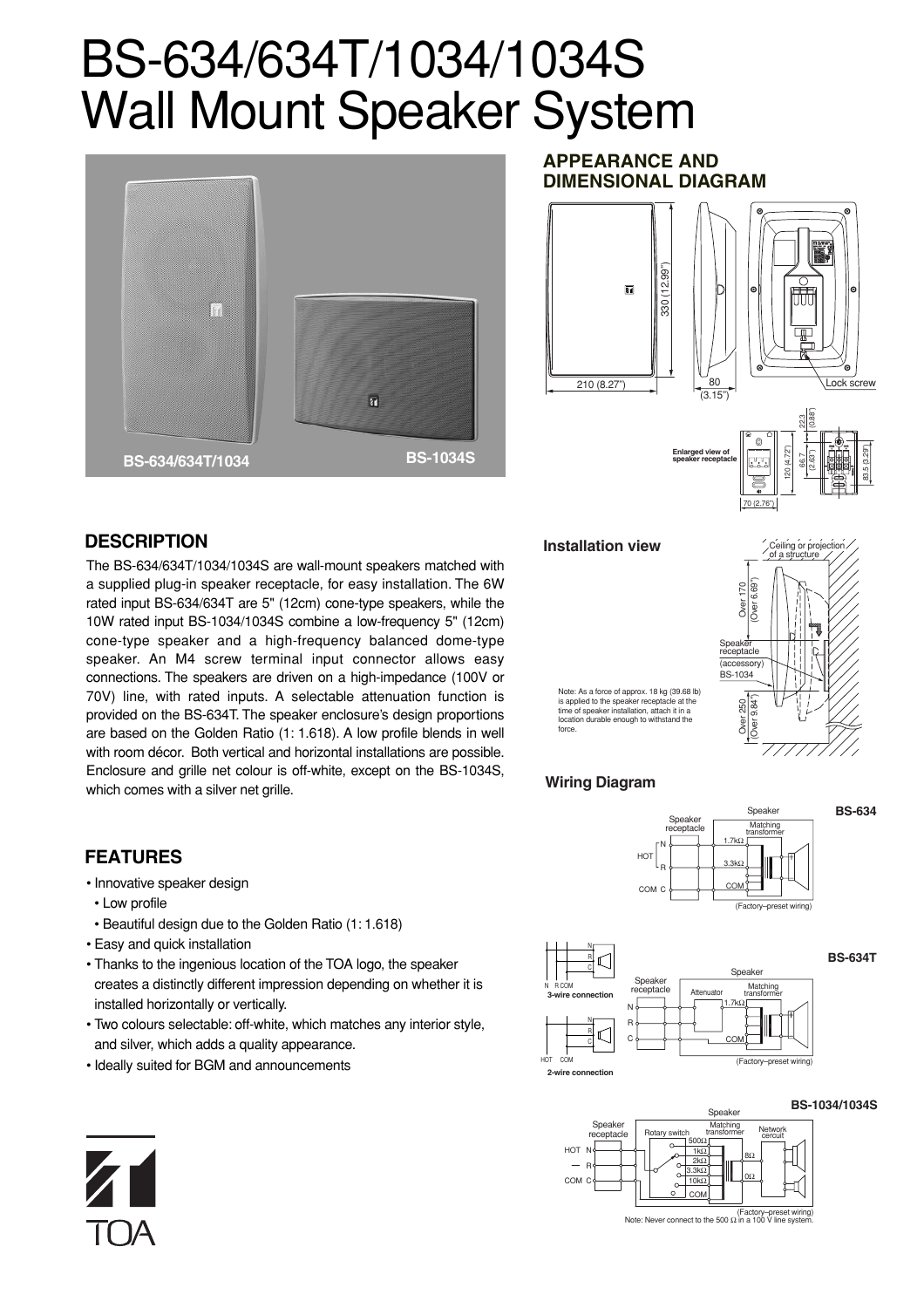# **BS-634/634T**

# **Polar Response (Horizontal)**



**Polar Response (Vertical)**







°

°

°

°

-10 -20 -30 -40

°

°

°

°



°



# 



## **SPL vs. Frequency Beamwidth vs. Frequency**

°



#### **Directivity Factor vs. Frequency**

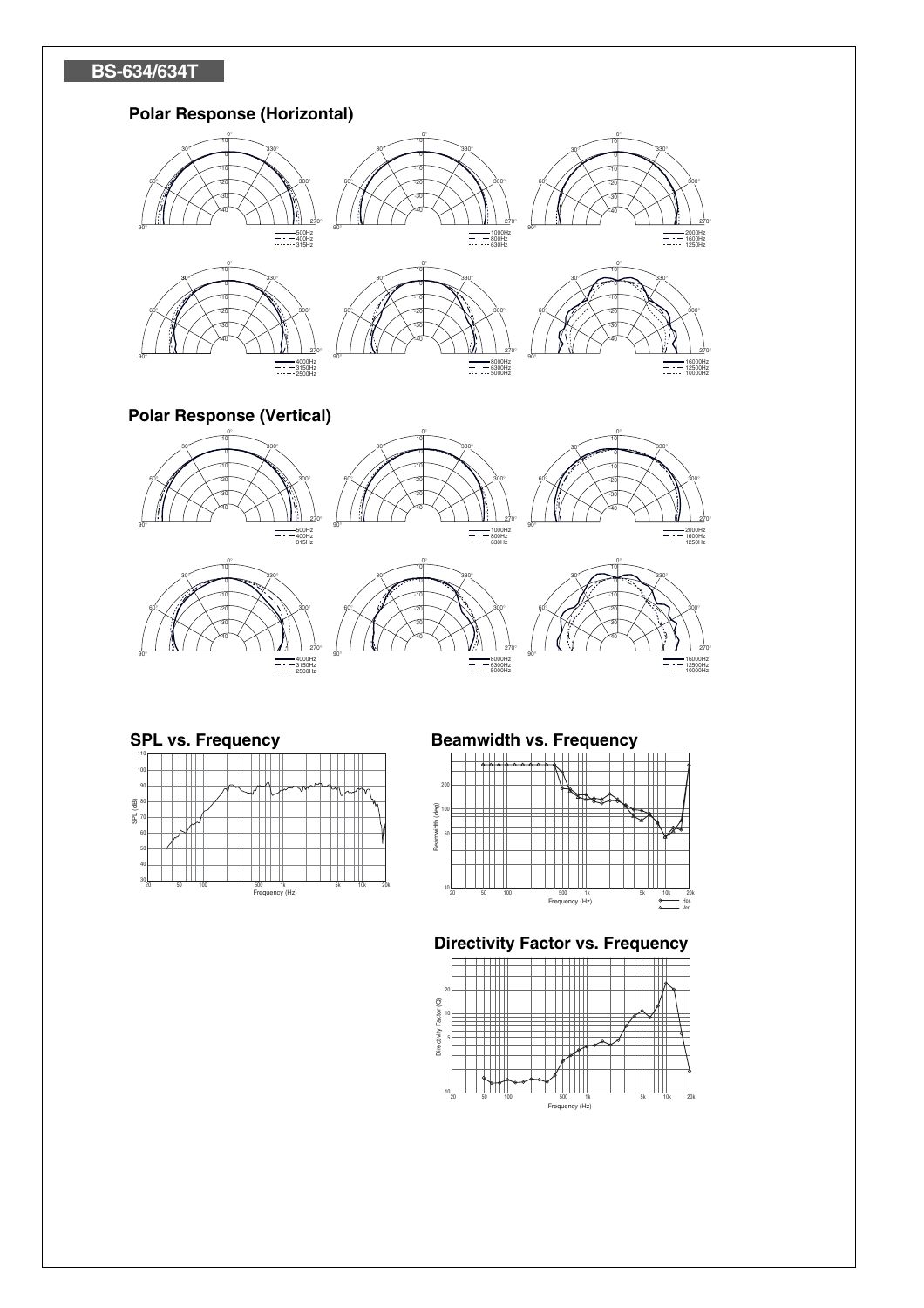# **BS-1034/1034S**

# **Polar Response (Horizontal)**



### **Polar Response (Vertical)**



4000Hz 3150Hz 2500Hz

°



16000Hz 12500Hz 10000Hz

°

°

°

°

°

2000Hz 1600Hz 1250Hz

°



°



#### **SPL vs. Frequency Beamwidth vs. Frequency**

°

1000Hz 800Hz 630Hz

°

8000Hz 6300Hz 5000Hz

°

°



## **Directivity Factor vs. Frequency**